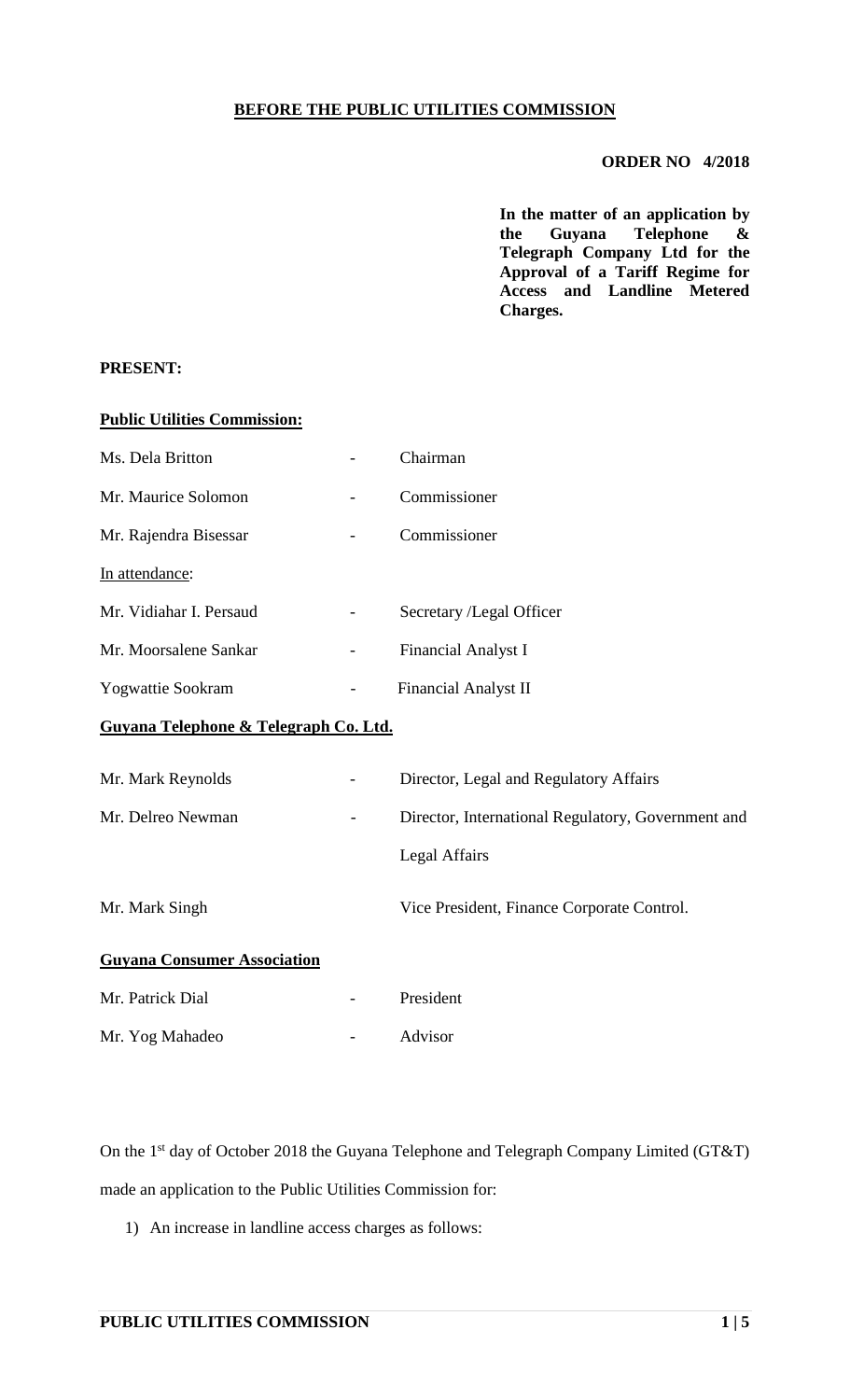| <b>Customer</b><br><b>Type</b> | <b>Service</b><br><b>Description</b> | <b>Old Charge</b> | <b>New Charge</b>                                                                        |
|--------------------------------|--------------------------------------|-------------------|------------------------------------------------------------------------------------------|
| Residential                    | $1 - 2$ Lines                        | \$750             | \$800 with three increments of<br>\$50 each to be added 6 months<br>after implementation |
| Residential                    | Greater than 2<br>Lines              | \$1,500           | \$1,600 with an increment of<br>\$50 to be added 6 months after<br>implementation        |
| <b>Business</b>                | $1 - 4$ Lines                        | \$2,250           | \$2,500                                                                                  |

2) Landline metered charge limited to intra traffic only:

| <b>Current Rates</b> |                 | <b>Proposed New Rates</b> |                 |  |
|----------------------|-----------------|---------------------------|-----------------|--|
| Peak                 | <b>Off Peak</b> | Peak                      | <b>Off Peak</b> |  |
| \$0.80               | \$0.40          | \$1.25                    | \$0.75          |  |

- 3) The approval of five residential bundled services that relates exclusively to the landline service, namely:
	- a) An increase of \$50 to the current access charge with an offering of free ten (10) minutes intra calls and free five  $(5)$  minutes inter-call + voice mail. All minutes thereafter, on both inter and intra exchange, are then charged at twice the call rate.
	- b) All inclusive (intra and inter) including access for GY\$6,500 per month with call forwarding, voicemail and call waiting.
	- c) Intra calls plus 100 minutes of inter calls for GY\$2,750 per month with voice mail, but not including access – excess inter calls minutes will be billed at the standard rate.
	- d) Intra calls only for GY\$650 per month with voicemail not including access which would have to be paid as a separate line item by the Customer
	- e) A friend and family calling bundle for five (5) persons unlimited for GY\$1,850 with voice mail but not including access which would have to be paid as a separate line item by the Customer.

The Commission held its first hearing on this matter on the 24<sup>th</sup> day of October 2018 at Duke Lodge, Kingston, Georgetown and concluded the hearing on the 19<sup>th</sup> day of November 2018.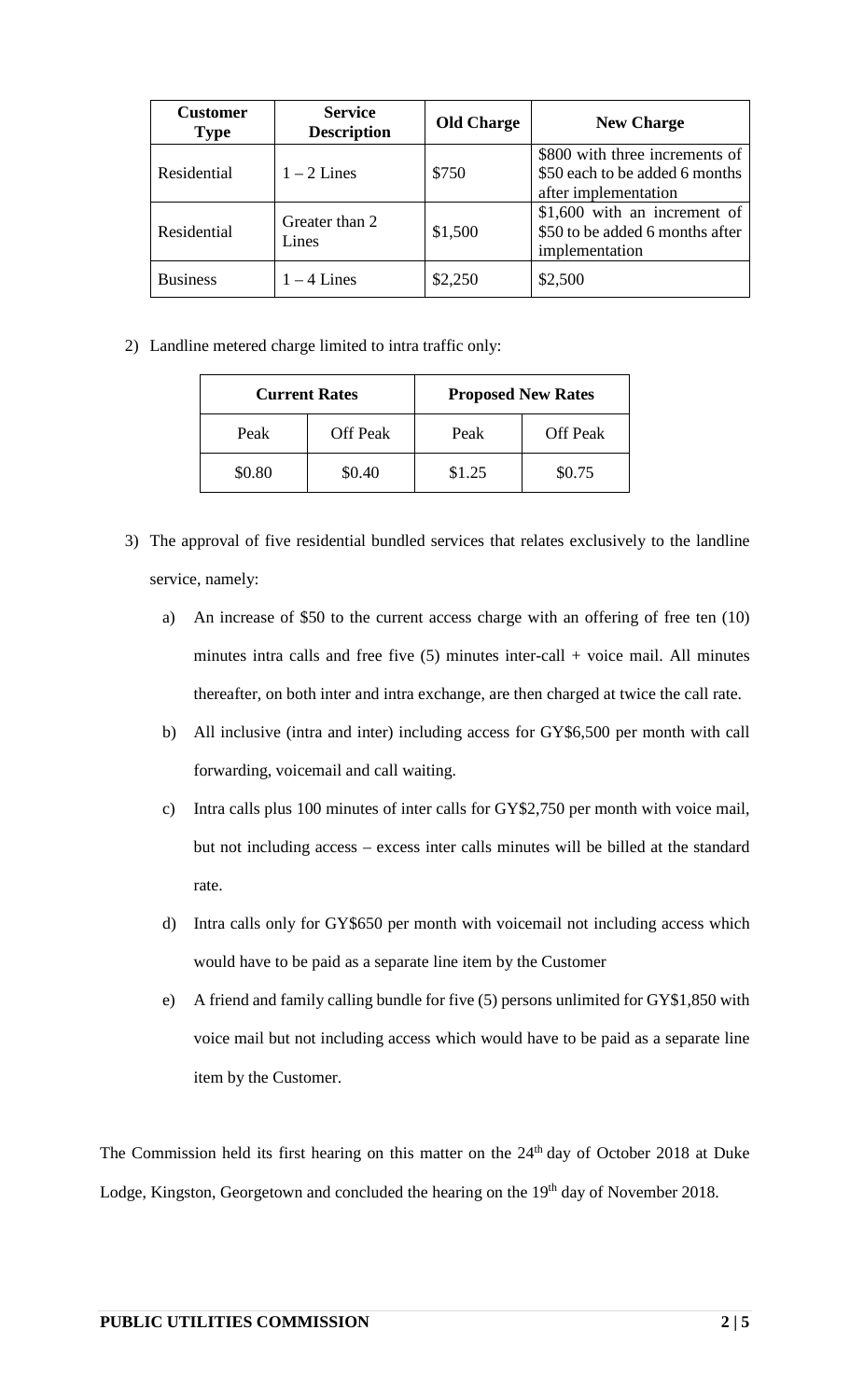GT&T in its presentation to the Commission referred to its recent Cost Allocation Methodology (CAM) which was developed from its 2017 audited financial statement. The company stated that the CAM showed that the net after tax profit in 2017 was below the company's entitled rate of return of 15% on capital dedicated to public use and that the Public Switch Telephone Network (PSTN) services are provided to consumers at a significant loss to the company.

The company posited that with the advent of liberalization it would be necessary to rebalance rates to bring it closer to its operating cost, a position supported by the Telecommunication Act. To this end, the company is therefore seeking to rebalance landline rates closer to its operating cost but intends to do so in stages and over a protracted period in order to avoid creating rate shock to its consumers.

Against the foregoing backdrop, the company is seeking to increase access charges by \$200 - \$50 from the date the Order become effective and the remaining \$150 for residential consumers would be implemented by incremental increases of \$50 every six months, and by \$250 for business consumers. The company posited that based on the CAM, the cost of maintaining an access line is \$2,700 and in order for the company to 'break-even' the above stated sum is the desired recovery from the consumer. Throughout their presentation the Company maintained that liberalization is synonymous with tariff rebalancing which seeks to make prices truly competitive and economical, which according to the Company is a prerequisite for the opening of the local market to foreign investors.

As it relates to the five bundled services the Company noted that the customer has the option to choose any bundle that the customer may perceive as advantageous. The customer under this regime has the prerogative of opting out of the bundled package if so desired.

The Guyana Consumers Association (GCA) in its presentation stated that the application for increased rates appears to be premised on the Cost Allocation Model (CAM) and that GT&T is using rate re-balancing as a guise for its application to increase consumer prices.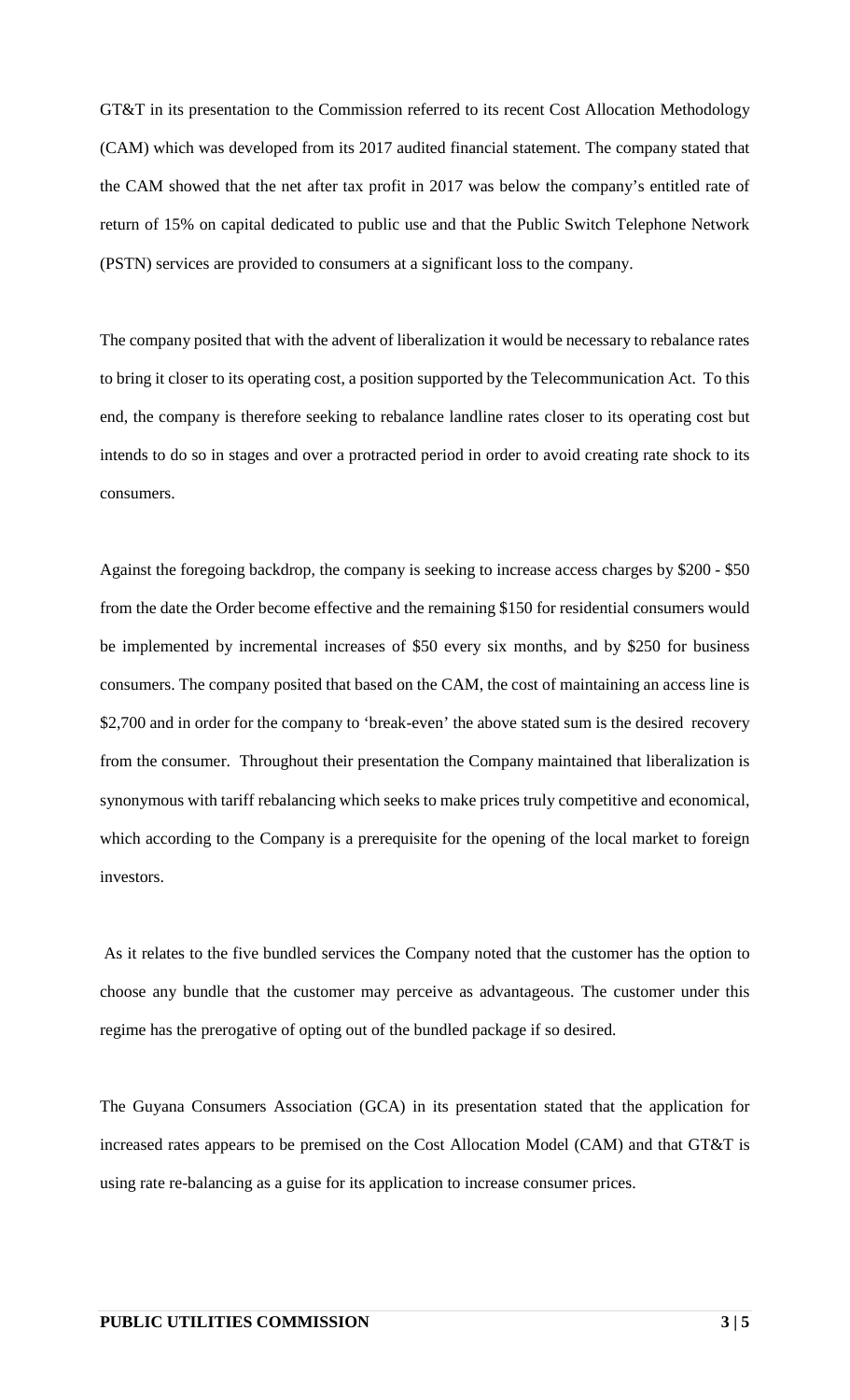The GCA had expressed its reservations on the model noting that in the absence of precise data that can be easily collaborated, it would be difficult to be guided by the model, and the GCA is of the view that the guaranteed rate to which GT&T speaks of is an entitlement and not a guaranteed rate. The GCA stated that in order for GT&T's application to be properly dissected pertinent information should have been provided on 1) the impact on the subscribers and 2) the accrual of the anticipated incremental revenue to the Company.

The GCA expressed reservations of some aspects of GT&T's financial status and suggested that a forensic audit should first be undertaken before considerations could be given for any increases for services.

The GCA alluded to the quality of the landline service and the fact that there remains a large number of Guyanese who are desirous of landline service and for which GT&T has been unable to deliver. GCA further posited that had the operations of GT&T been efficient and competitive this present application would be unnecessary.

## **DECISION**

In arriving at its decision, the Commission gave considerable weight to the following issues and factors:

- 1) The Commission has not approved GT&T's Cost Allocation Methodology and as such the Commission is not convinced that:
	- a) the expenses used in the CAM accurately reflect a cost-efficient utility taking into consideration the size and the scope of the operations of the Company; and
	- b) whether the values of the non-current assets as stated in the Company's financial statement were acquired at market value at the time of acquisition.
- 2) Whether the company has adhered to the tenets of the licence which makes provisions for universal service, especially as it relates to rural areas.
- 3) That the company has purported to have invested heavily in non-current assets for more than a decade, but same is not reflected in expected profit progression or in the quality of the company's services to its customers.